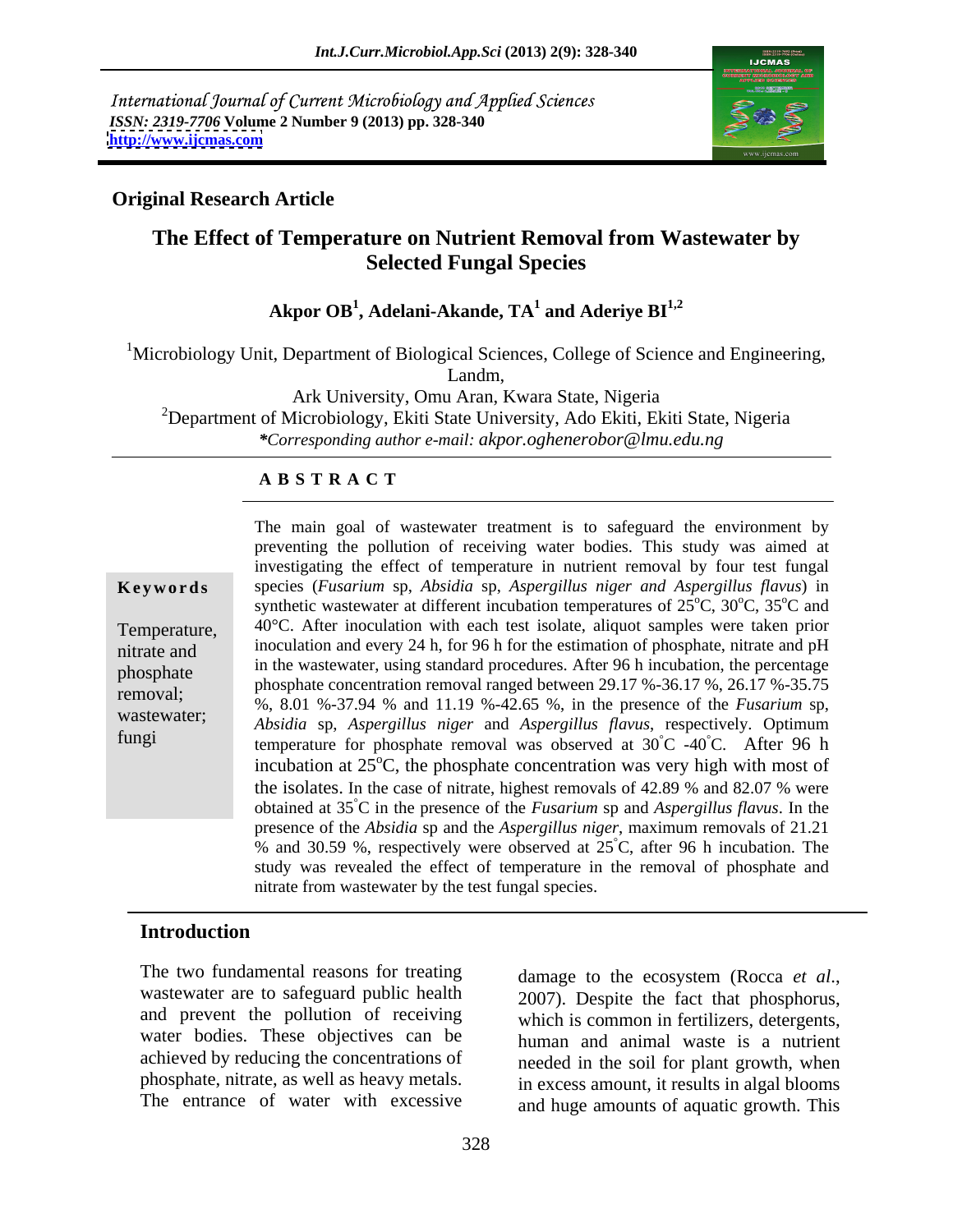and other aquatic organisms (Myers,

Although both chemical and biological processes have been implemented in the treatment of wastewater, but due to many drawbacks of chemical processes, problems for wastewater treatment plants biological processes are preferred in recent years. Among living organisms in wastewater treatment systems, microbes, such as bacteria, fungi, and protozoa are said to play important roles in nutrient removal, in the treatment of wastewater. These microbes assist in carrying out biochemical reactions and transformations that take place in the system as a part of the treatment process (Andersson*et al.*, of inhibitory chemicals, hence their 2005). For example, to combat the release notential for nutrient removal is highly of phosphate into the environment a group<br>of microorganisms was added to of microorganisms was added to wastewater, which had the ability to accumulate and metabolise phosphate intracellularly (Korostynska *et al*., 2012). These organisms were also reported to have the ability to store phosphate, thereby reducing the concentration that is released

Similarly, the presence of nitrate in transfer rates and the settling drinking water is indicated to raise health characteristics of biological solids concerns particularly because of its link to disorder in blood, thus affecting infants and other susceptible individuals (REF?). This study was therefore aimed at<br>A high level of nitrates in drinking water investigating the effect of temperature on is also known to cause an increase in risk<br>phosphate and nitrate removal from of specific cancers and adverse synthetic wastewater by four fungal reproductive outcomes. To protect infants species. against the risk of methemoglobinemia, which results when exposed to excessive **Materials and Methods** nitrate concentration, the World Health Organisation (WHO) has given a guideline Test isolates of 11mg/L nitrate-N (equivalent to **Leaf Boldies** 50mg/L as nitrate) in particular as prescription for protection against infant methemoglobinemia (Jalal *et al.,* 2011).

could result in the depletion of water Several microorganisms (bacteria, fungi quality and may also cause harm to fish and algae) have been investigated for their 2008). wastewaters, with findings revealing possible role in nutrient removal from different optimum conditions for different organisms. It is argued that because of the fastidious nature of nitrifying bacteria, which has resulted in many operational employing some form of biological nutrient removal, a lot of research have been focused mainly on meeting the requirements of this group of bacteria. Of recent, attention has shifted to the role of fungi in denitrification and at greater rates than bacteria. Besides, their having nitrification potential, fungi are also reported to possess resistance to a variety of inhibitory chemicals, hence their potential for nutrient removal is highly promising (Guest *et al*., 2002).

into the environment.<br>
metabolic activities of the microbial In addition, during biological nutrient removal, temperature was considered to be very important when assessing the overall efficiency of the treatment process. This is because temperature is indicated not to only have influence on the population but also factors, such as gas transfer rates and the settling characteristics of biological solids (Mulkerrins *et al*., 2004).

> This study was therefore aimed at investigating the effect of temperature on phosphate and nitrate removal from species.

# **Materials and Methods**

## **Test isolates**

Four fungal isolates (*Fusarium sp*, *Absidia sp*, *Aspergillus niger and Aspergillus*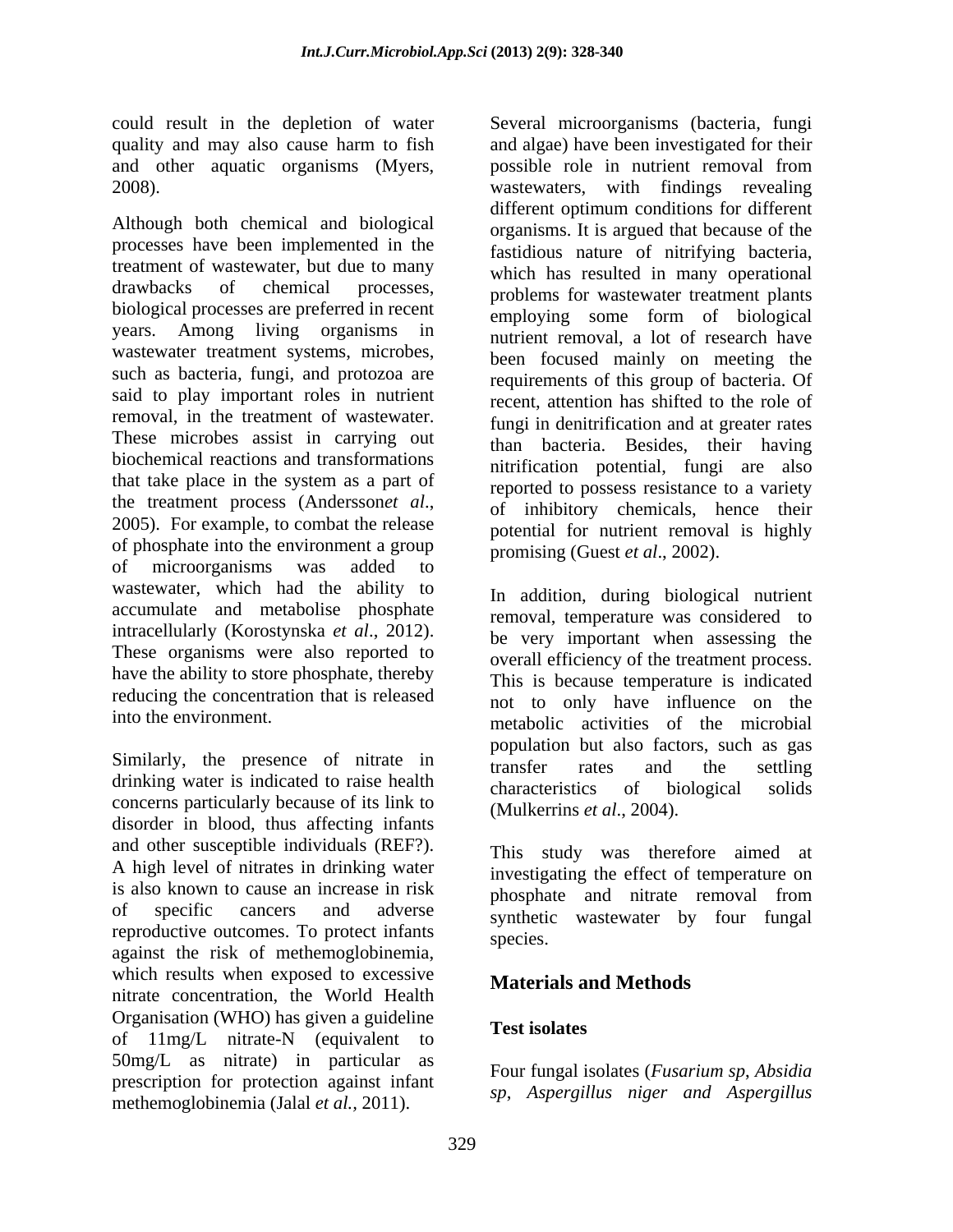*flavus*) obtained from the Microbiology Department of the Ekiti State University, After inoculation with each isolate, replica Ado-Ekiti, Ekiti State, Nigeria were used pure cultures and stored in Malt Extract agar slants at 4°C until usage. Prior to use, incubated at  $25^{\circ}$ C for 72 h.

The media for nutrient removal study was potassium nitrate and 0.5 g/L sodium chloride. The different components of the media were first weighed and dissolved For statistical analyses, the PAST:

quantity in 250 mL Erlenmeyer flasks. All  $1.05\text{kg/cm}^2$  for 15 min.

## **Nutrient removal study**

Sterile growth media were inoculated with a known volume of the spore suspension of each test isolate. Prior to inoculation a remarkable decreases after 96h at suspension of each of the test isolates was prepared in normal saline  $[(0.85\%; w/v)]$ sodium chloride in deionized water]as described by Aderiye *et al*. (1996). In this 2.80 x 10<sup>-</sup>spores/mL, 1.16 x the wastewater was 180.69mg/L,  $10^3$ spores/mL, 7.50 x 10<sup>2</sup>spores/mL and 110.03mg/L 106.13mg/L and 98.32mg/L

in this study. The isolates were obtained as  $25^{\circ}$ C,  $30^{\circ}$ C,  $35^{\circ}$ C and  $40^{\circ}$ C. Prior <sup>o</sup>C until usage. Prior to use, every 24h, aliquot samples were taken the isolates were plated out in Petri dishes from each of the flasks for the estimation containing sterile malt extract agar and of total phosphate, nitrate-nitrogen and pH **Media for the study** contents were determined using the synthetic wastewater. The synthetic using a pH meter. At each of the wastewater was composed of 5 g/L incubation temperatures, an uninoculated sodium acetate, 0.5 g magnesium sulfate, 1 control was also set up. All the reagents  $g/L$  peptone, 1  $g/L$  yeast extract, 0.5  $g/L$  used were of analytical grades. All potassium dihydrogen phosphate, 0.5 g/L experiments were carried out in triplicates **Dependent of the Exit Shate University.** After inoculation with each isolate, equinos<br>
The Distribute of the State Virtuality and the Constrained and the state of the State with the State with the State with the State of flasks were incubated at temperatures of  ${}^{\circ}$ C and  $\overline{40}{}^{\circ}$ C. Prior <sup>o</sup>C. Prior inoculation with a test isolate and after in the wastewater, using standard methods (APHA, 2012). Phosphate and nitrate ascorbic acid and salicylate methods respectively while the pH was determined and repeated twice.

separately in deionized water before Paleontological statistics software package mixing together as a single media. for education and data analysis as Before usage, 200mL of the synthetic used. The One-Way Analysis of Variance wastewater was dispensed into 200 mL (ANOVA) was used for comparison of the flasks containing the media were Pearson Correlation Index was used to test sterilized in an autoclave at 121 °C and for relationship. All the statistical analyses 1.05kg/cm<sup>2</sup>for 15 min. were done at a confidence interval of 95%. For statistical analyses, described by Hammer *et al*., (2001) was differences in means of samples whilethe

# **Results**

experiment, the inoculum size used was encubation the phosphate concentration in 2.80 x  $10^2$ spores/mL, 1.16 x the wastewater was 180.69mg/L  $\frac{2}{2}$  more (m)  $\frac{116}{2}$  y measurem, are prospirate concentration in spores/mL,  $1.16 \times$  the wastewater was  $180.69$  mg/L spores/mL,  $7.50 \times 10^2$  spores/mL and  $110.03$  mg/L,  $106.13$  mg/L and  $98.32$  mg/L, 3.16 x 10<sup>3</sup>spores/mL for *Fusarium* sp., at  $25^{\circ}$ C,  $30^{\circ}$ C,  $35^{\circ}$ C and  $40^{\circ}$ C respectively spores/mL for *Fusarium* sp., at  $25^{\circ}$ C,  $30^{\circ}$ C,  $35^{\circ}$ C and  $40^{\circ}$ C respectively *Absidia* sp., *Aspergillus niger* and (Fig. 1). The phosphate concentrations at Phosphate concentration in the wastewater in the presence of *Fusarium* sp. showed remarkable decreases after 96h at incubation temperatures of  $30^{\circ}$ C,  $35^{\circ}$ C and 40 $^{\circ}$ C. Meanwhile, at 25 $^{\circ}$ C, there was an <sup>o</sup>C, there was an increase in the phosphate concentration after 96h incubation. Following 96h incubation, the phosphate concentration in the wastewater was 180.69mg/L, <sup>o</sup>C and 40<sup>o</sup>C respectively <sup>o</sup>C respectively  $30^{\circ}$ C,  $35^{\circ}$ C and  $40^{\circ}$ C were found to be  $\rm{^{\circ}C}$  and  $\rm{40^{\circ}C}$  were found to be oC were found to be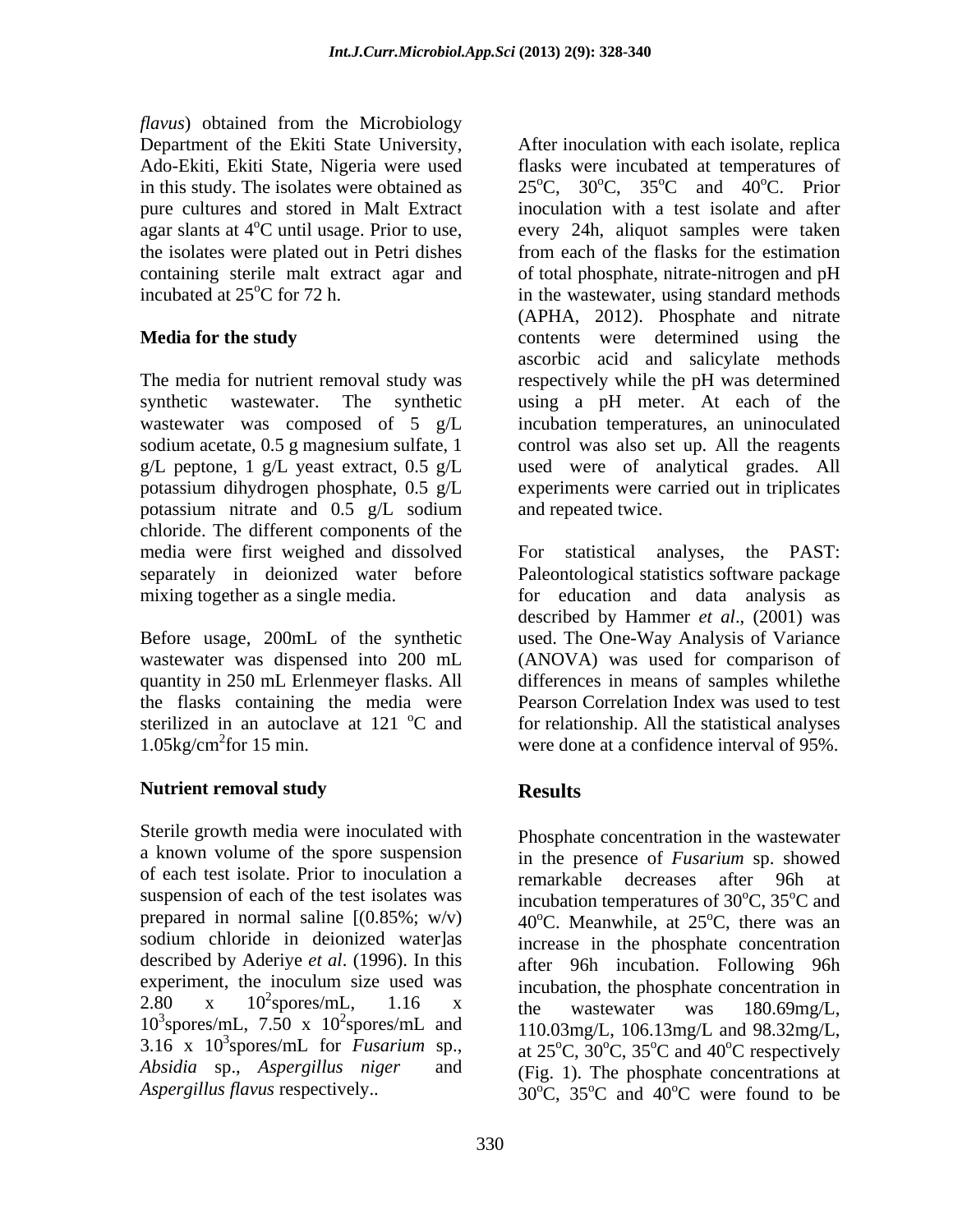In the presence of *Fusarium* sp., the nitrate  $140.52 \text{mg/L}$  at  $25^{\circ}\text{C}$ , 186.65 mg/L at  $30^{\circ}\text{C}$ , concentration in the wastewater showed 188.08mg/L at 35<sup>o</sup>C and 183.73mg/L at significant decreases after 72h incubation. 40°C (Fig. 4). Despite the differences in This trend was observed at the different nitrate concentrations at different incubation temperatures. After the 96 h temperatures in the presence of the incubation period, the concentrations of *Absidia* sp., these differences were not nitrate at the different temperatures were observed to be significantly different found to change from an initial level of  $(p \le 0.05)$ . 178.35 mg/L at 0 h to final concentrations of 125.73mg/L, 175.43mg/L, 101.86mg/L and 108.05mg/L, at incubation the phosphate concentration in the temperatures of  $25^{\circ}$ C,  $30^{\circ}$ C,  $35^{\circ}$ C and wastewater showed significant decreases  $40^{\circ}$ C respectively (Fig. 2). Although the between 48h and 96h, at 30 $^{\circ}$ C, 35 $^{\circ}$ C and nitrate concentrations during incubation at  $45^{\circ}$ C. After 96h, the amount of phosphate the different temperatures were observed decreased from 155.34mg/L to to be different, these differences were not 142.89mg/L, 98.37mg/L, 96.64mg/L and

phosphate concentration in the wastewater after 96h incubation showed a slight increase from 155.34mg/L to 157.96mg/L amount of phosphate was observed to  $(p \le 0.05)$ . decrease to 99.81 mg/L, 107.56 mg/L and<br>The nitrate concentration of the 114.68 mg/L respectively (Fig. 3). At the end of incubation, the concentration of phosphate in the wastewater at 30 significantly lower than the values recorded at other temperatures ( $p \leq 0.05$ ).

Nitrate concentrations in the wastewater in<br> $123.79 \text{mg/L}$  at  $25^{\circ}\text{C}$ .  $138.18 \text{mg/L}$ . the presence of the *Absidia* sp. showed the leastvalues at 72h. Within the same incubation period, the concentration of nitrate decreased from 178.35 mg/L at 0h to 32.04mg/L,  $68.19$ mg/L,  $51.84$ mg/L and<br>at  $40^{\circ}$ C ( $p \le 0.05$ ). 26.99mg/Lat 25<sup>o</sup>C, 30<sup>o</sup>C, 35<sup>o</sup>C and 40<sup>o</sup>C and  $40^{\circ}$ C (p solution).  ${}^{\circ}C$ , 35<sup>o</sup>C and 40<sup>o</sup>C at 40 C (p\solon).

significantly lower than the value obtained respectively. After 96h, drastic increase in at  $25^{\circ}$ C (p $\leq$ 0.05). the amount of nitrate was however observed at the different temperatures;  $\mathrm{^{\circ}C,186.65mg/L}$  at 30 $\mathrm{^{\circ}C,}$  $\mathrm{^0C}$ ,  $\rm{^{\circ}C}$  and 183.73mg/L at nitrate concentrations at different  $(p \le 0.05)$ .

observed to differ significantly ( $p \le 0.05$ ). 96.40mg/L, at 25<sup>o</sup>C, 30<sup>o</sup>C, 35<sup>o</sup>C and 40<sup>o</sup>C In the case of the *Absidia* sp., the incubation period, the phosphate at  $25^{\circ}$ C. At  $30^{\circ}$ C,  $35^{\circ}$ C and  $40^{\circ}$ C, the those obtained at other temperatures  $^{\circ}$ C,  $35^{\circ}$ C and  $40^{\circ}$ C, the those obtained at other temperatures  ${}^{\circ}$ C and 40 ${}^{\circ}$ C, the those obtained at other temperatures In the presence of the *Aspergillus niger*, the phosphate concentration in the  $\mathrm{^{\circ}C}$ , 35 $\mathrm{^{\circ}C}$  and <sup>o</sup>C and decreased from 155.34mg/L to  $\rm{^{\circ}C}$ , 30 $\rm{^{\circ}C}$ , 35 $\rm{^{\circ}C}$  and 40 $\rm{^{\circ}C}$  $\rm ^{o}C$ , 35 $\rm ^{o}C$  and 40 $\rm ^{o}C$  $\rm ^{o}C$  and  $\rm 40^o C$  $\rm ^{o}C$ respectively (Fig. 5). Throughout the incubation period, the phosphate concentration of the wastewater at  $25^{\circ}$ C  $\rm ^{o}C$ when treated with *Aspergillus niger*was observed to be significantly higher than  $(p \le 0.05)$ .

 ${}^{\circ}$ C was a separation of the  $27.70$  molecular and  ${}^{\circ}$ C was a set of  $27.70$  molecular and  $25.01$  molecular and  $\sigma$  $^{\circ}$ C and 40<sup>°</sup>C and 40<sup>°</sup>C and 40<sup>°</sup>C and 40<sup>°</sup>C  $^{0}C$  at 40 C ( $p \le 0.03$ ). The nitrate concentration of the wastewater in the presence of the *Aspergillus niger* significantly decreased after 72h to 27.70mg/L, 25.01mg/L, 43.01mg/L and 53.26mg/L at 25°C, 30°C,  $\mathrm{^{\circ}C}$ ,  $30\mathrm{^{\circ}C}$ ,  $\mathrm{^{0}C},$  $35^{\circ}$ C and  $40^{\circ}$ C respectively. But after 96h <sup>o</sup>C respectively. But after 96h the nitrate levels in the wastewater were  $123.79$ mg/L at  $25^{\circ}$ C,  $138.18$ mg/L,  $^{\circ}C$ , 138.18mg/L, 148.18mg/L and 184.90mg/L (Fig. 6). Generally, nitrate levels at incubation temperatures of  $25^{\circ}$ C,  $30^{\circ}$ C and  $35^{\circ}$ C were  $\rm{^{\circ}C}$ , 30 $\rm{^{\circ}C}$  and 35 $\rm{^{\circ}C}$  were  $\rm{^{\circ}C}$  and 35 $\rm{^{\circ}C}$  were <sup>o</sup>C were found to be significantly lower than level at  $40^{\circ}$ C (p $\leq 0.05$ ).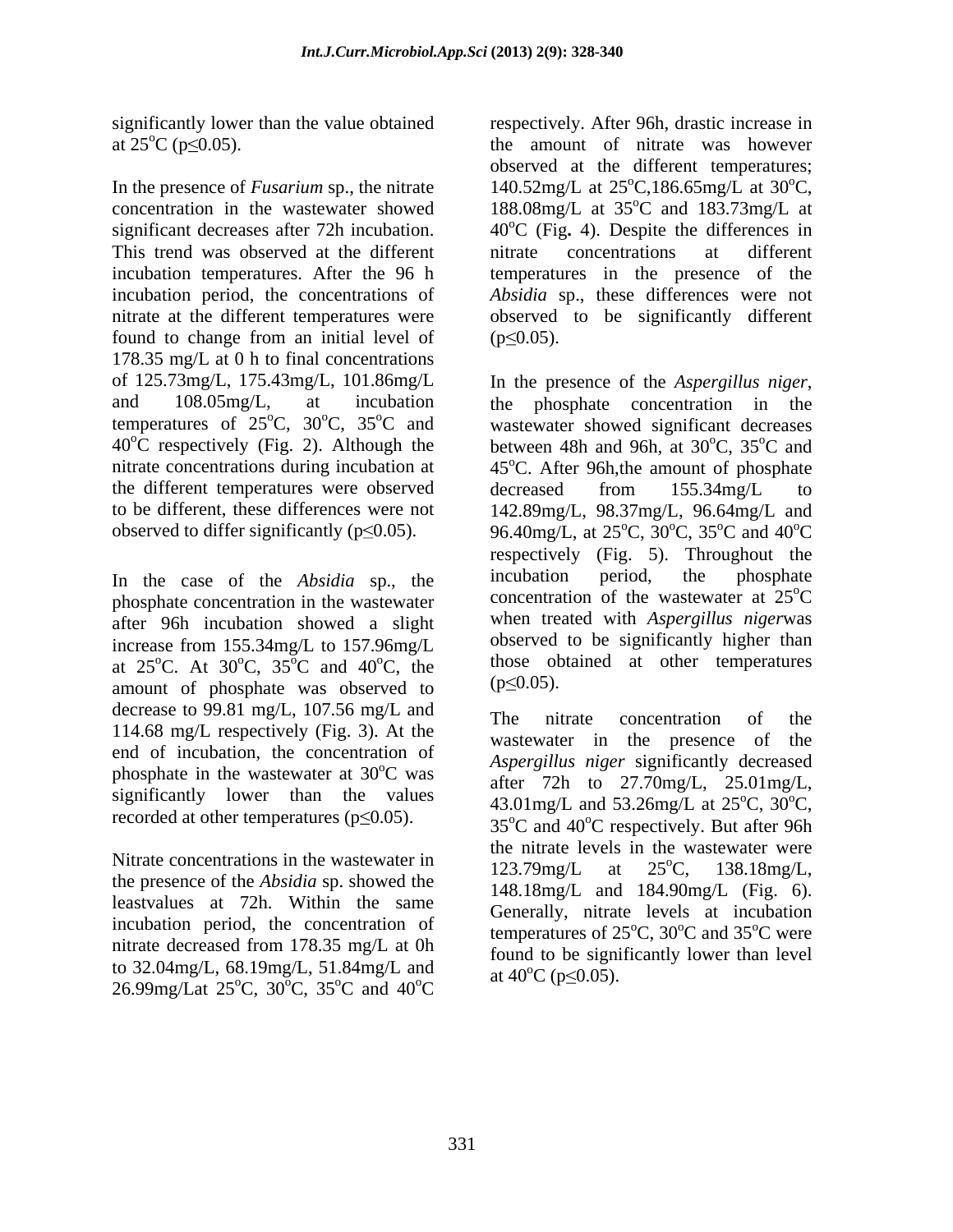



**Fig.2** Nitrate concentration in the wastewater at the different temperatures, when inoculated with the *Fusarium* sp



**Fig.3** Phosphate concentration in the wastewater at the different temperatures, when inoculated with the *Absidia* sp

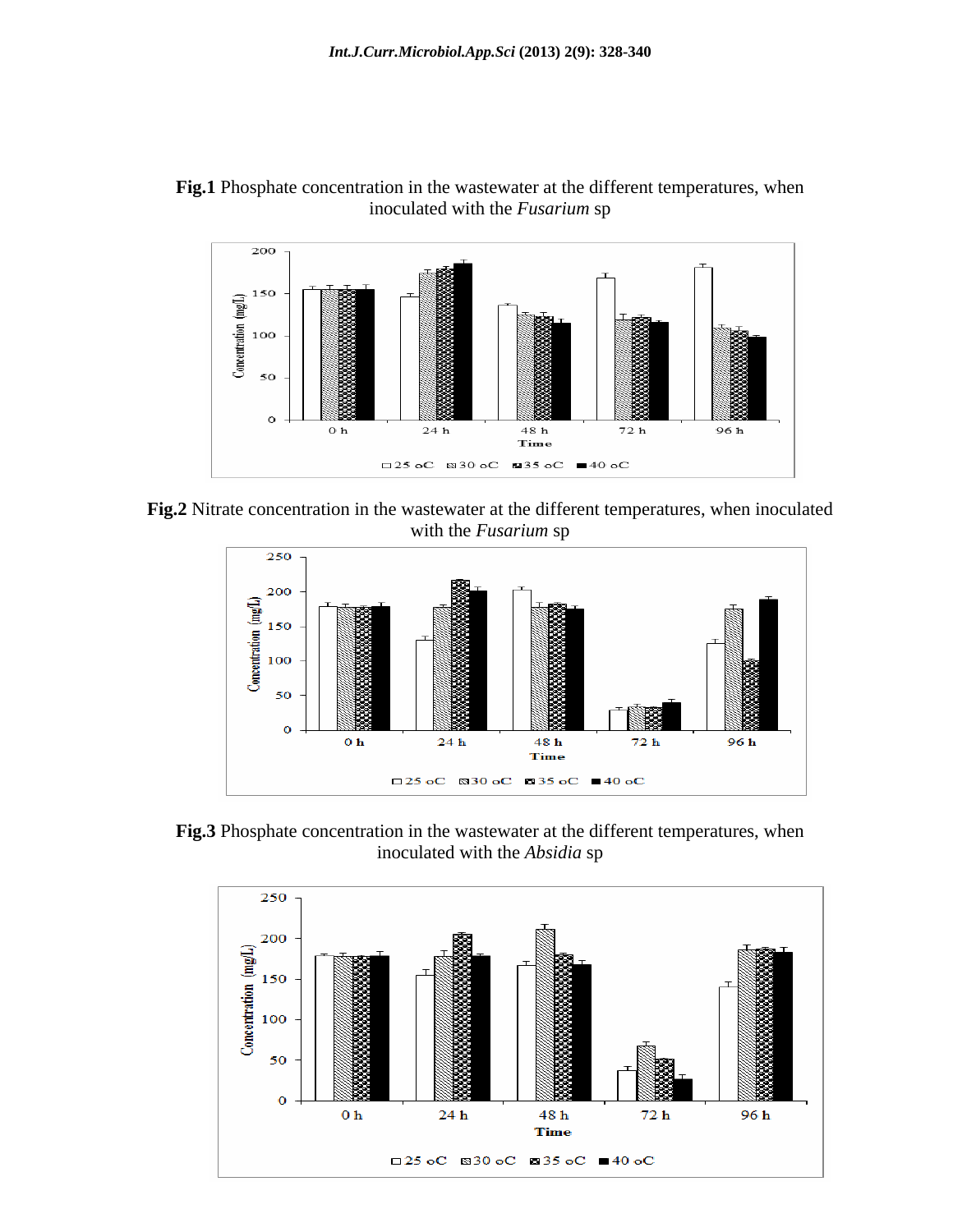



**Fig.5** Phosphate concentration in the wastewater at the different temperatures, when inoculated with the *Aspergillus niger*



**Fig.6** Nitrate concentration in the wastewater at the different temperatures, when inoculated with the *Aspergillus niger*

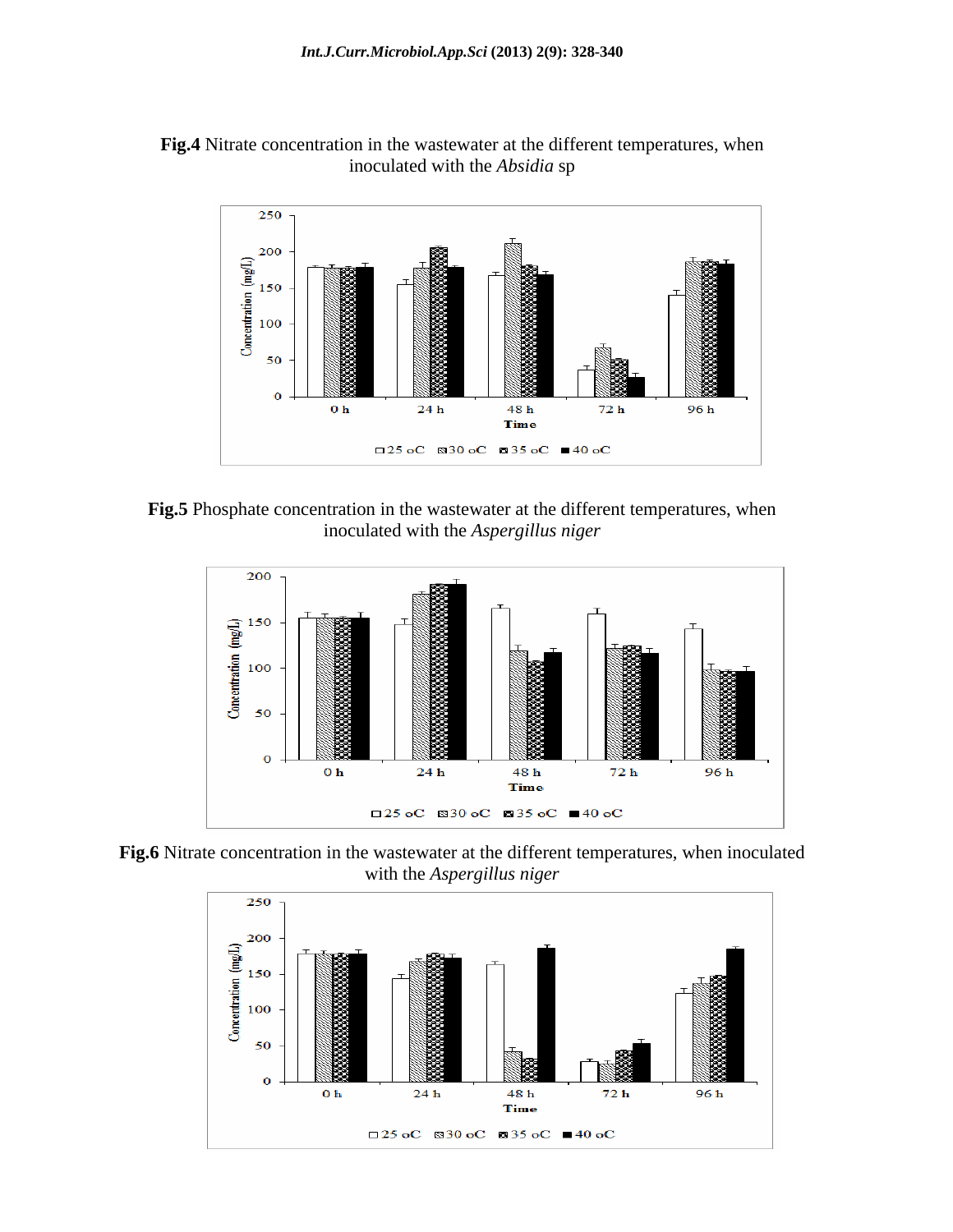**Fig.7** Phosphate concentration in the wastewater at the different temperatures, when inoculated with the *Aspergillus flavus*



**Fig.8** Nitrate concentration in the wastewater at the different temperatures, when inoculated with the *Aspergillus flavus*



As shown in Fig. 7, phosphate incubation, the amount of phosphate in the *Aspergillus flavus* showed significant decreases at incubation temperatures of 30 $^{\circ}$ C, 35 $^{\circ}$ C and 40 $^{\circ}$ C after 96 h incubation.

concentrations at the different wastewater decreased from 155.34mg/L at temperatures in the presence of the time 0h to 137.95mg/L, 92.84mg/L, At all the different temperatures, decreases phosphate concentrations at different in phosphate concentrations were recorded temperatures differed, the values were not at the end of incubation. At the end of observed to be significantly different 89.08mg/L and 97.34mg/L at incubation temperatures of  $25^{\circ}$ C,  $30^{\circ}$ C,  $35^{\circ}$ C and  $\mathrm{^{\circ}C}$ ,  $\mathrm{30^{\circ}C}$ ,  $\mathrm{35^{\circ}C}$  and  $\mathrm{^{\circ}C}$ , 35 $\mathrm{^{\circ}C}$  and  $^{\circ}$ C and  $40^{\circ}$ C respectively (Fig. 7). Although the  $(p \le 0.05)$ .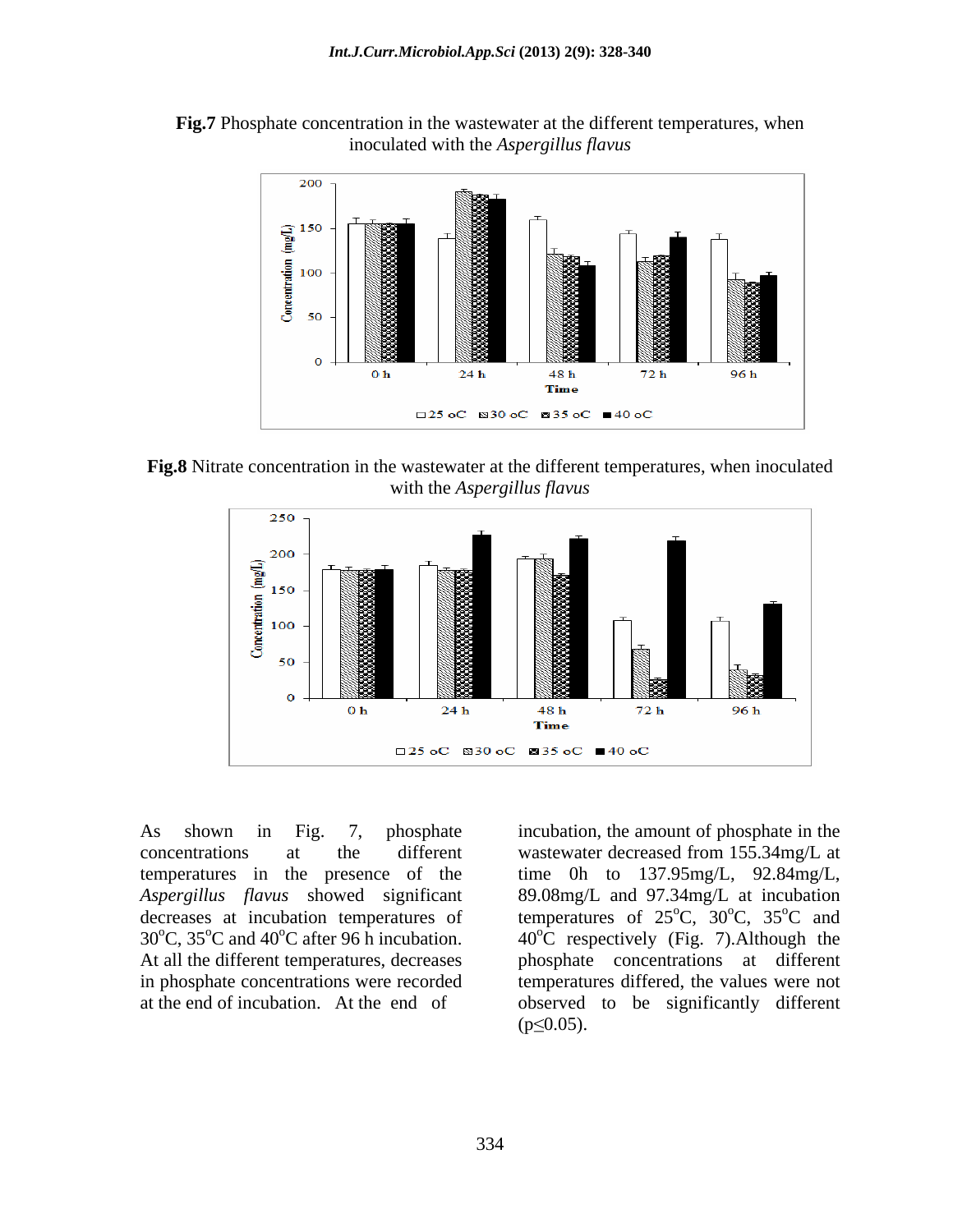#### **Table.1** Percent phosphate<sup>1</sup> change at the different incubation temperatures in presence of the test fungal species

| <b>Incubation</b><br><b>Temperatures</b> | $\overline{PO_4}^3$ concentration<br>at $0 h (mg/L)$ | $\overline{PO_4}^3$ -concentration<br>at 96 h (mg/L) | Percent change<br>in concentration |
|------------------------------------------|------------------------------------------------------|------------------------------------------------------|------------------------------------|
|                                          | <b>Fusarium sp</b>                                   |                                                      |                                    |
| $25^{\circ}$ C                           | 155.34                                               | 180.69                                               | $14.03*$                           |
|                                          |                                                      |                                                      |                                    |
| $30^{\circ}$ C                           | 155.34                                               | 110.03                                               | 29.17                              |
| $35^{\circ}$ C                           | 155.34                                               | 106.13                                               | 31.68                              |
| $40^{\circ}$ C                           | 155.34                                               | 98.32                                                | 36.71                              |
|                                          | Absidia sp                                           |                                                      |                                    |
| $25^{\circ}C$                            | 155.34                                               | 157.96                                               | $1.66*$                            |
| $30^{\circ}$ C                           | 155.34                                               | 99.81                                                | 35.75                              |
| $35^{\circ}C$                            | 155.34                                               | 107.56                                               | 30.76                              |
| $40^{\circ}$ C                           | 155.34                                               | 114.68                                               | 26.17                              |
|                                          | Aspergillus niger                                    |                                                      |                                    |
|                                          |                                                      |                                                      |                                    |
| $25^{\circ}C$                            | 155.34                                               | 142.89                                               | 8.01                               |
| $30^{\circ}$ C                           | 155.34                                               | 98.37                                                | 36.67                              |
| $35\text{ °C}$                           | 155.34                                               | 96.64                                                | 37.79                              |
| $40^{\circ}$ C                           | 155.34                                               | 96.4                                                 | 37.94                              |
|                                          | Aspergillus flavus                                   |                                                      |                                    |
|                                          |                                                      |                                                      |                                    |
| $25^{\circ}C$                            | 155.34                                               | 137.95                                               | 11.19                              |
| $30\,^{\circ}\text{C}$                   | 155.34                                               | 92.84                                                | 40.23                              |
| $35\text{ °C}$                           | 155.34                                               | 89.08                                                | 42.65                              |
| $40^{\circ}$ C                           | 155.34                                               | 97.34                                                | 37.34                              |

<sup>1</sup>All values are average of triplicate analyses;

\*Values are percent increases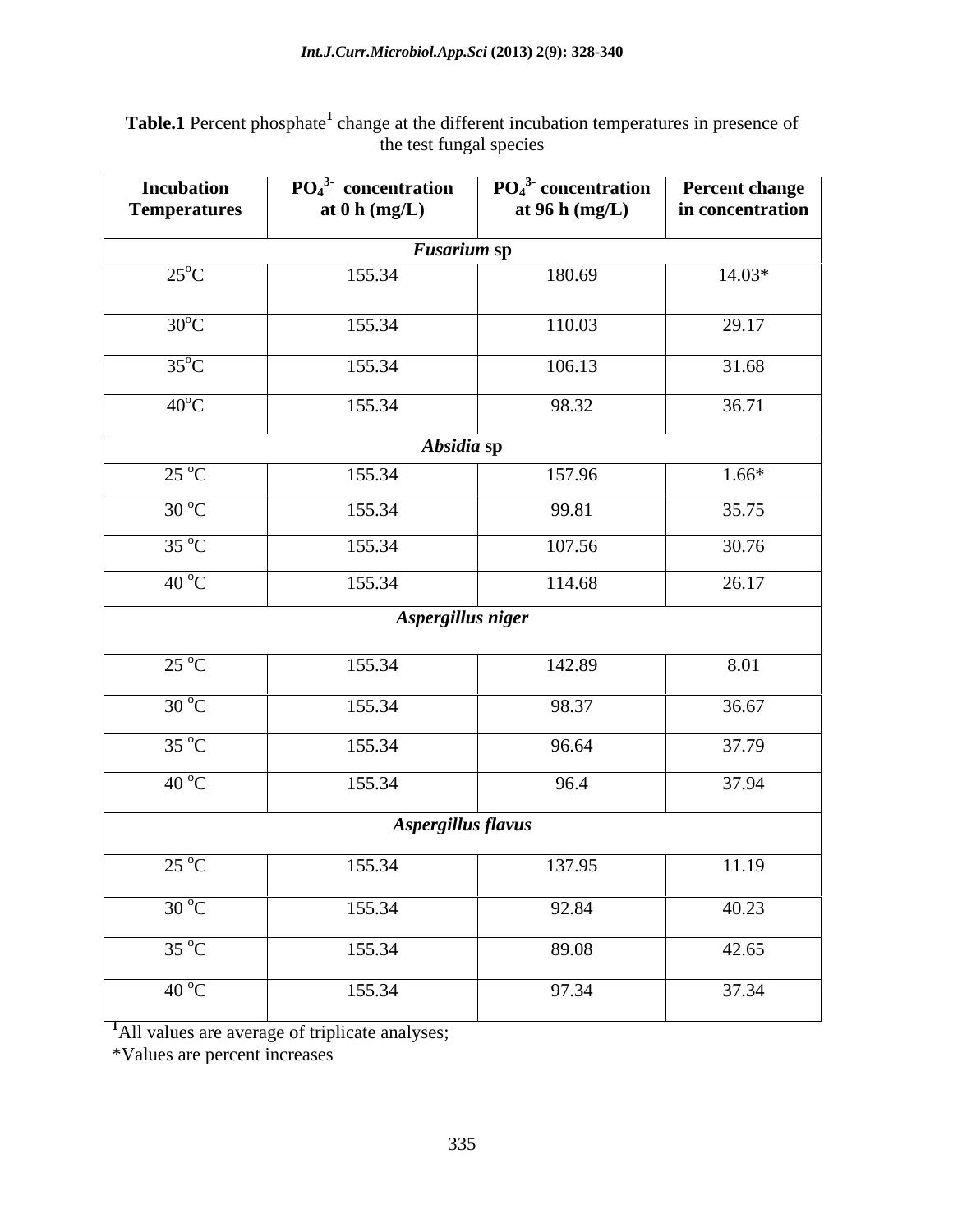| <b>Incubation</b><br><b>Temperature</b> | $NO3$ concentration<br>at $0 \text{ h (mg/L)}$ | $NO3$ concentration Percent change<br>at $96 h$ (mg/L) | in concentration |
|-----------------------------------------|------------------------------------------------|--------------------------------------------------------|------------------|
|                                         | <b>Fusarium sp</b>                             |                                                        |                  |
| $25^{\circ}C$                           | 178.35                                         | 125.73                                                 | 29.50            |
| $30^{\circ}C$                           | 178.35                                         | 175.43                                                 | 1.64             |
| $35^{\circ}C$                           | 178.35                                         | 101.86                                                 | 42.89            |
| $40^{\circ}$ C                          | 178.35                                         | 189.05                                                 | $5.66*$          |
|                                         | Absidia sp                                     |                                                        |                  |
| $25^{\circ}C$                           | 178.35                                         | 140.53                                                 | 21.21            |
| $30^{\circ}$ C                          | 178.35                                         | 186.65                                                 | $4.45*$          |
| $35\,^{\circ}\mathrm{C}$                | 178.35                                         | 188.08                                                 | $5.17*$          |
| $40^{\circ}$ C                          | 178.35                                         | 183.73                                                 | $2.93*$          |
|                                         | Aspergillus niger                              |                                                        |                  |
| $25^{\circ}$ C                          | 178.35                                         | 123.79                                                 | 30.59            |
| $30^{\circ}C$                           | 178.35                                         | 148.18                                                 | 16.92            |
| $35^{\circ}$ C                          | 178.35                                         | 148.18                                                 | 16.92            |
| $40^{\circ}$ C                          | 178.35                                         | 184.90                                                 | $3.54*$          |
|                                         | Aspergillus flavus                             |                                                        |                  |
| $25^{\circ}C$                           | 178.35                                         | 107.37                                                 | 39.80            |
| $30^{\circ}$ C                          | 178.35                                         | 39.70                                                  | 77.74            |
| $35\,^{\circ}\mathrm{C}$                | 178.35                                         | 31.98                                                  | 82.07            |
| $40^{\circ}$ C                          | 178.35                                         | 130.96                                                 | 26.57            |

**Table.2** Percent nitrate change at the different incubation temperatures in presence of the test fungal species

**-**

<sup>1</sup>All values are average of triplicate analyses;

\*Values are percent increases

j.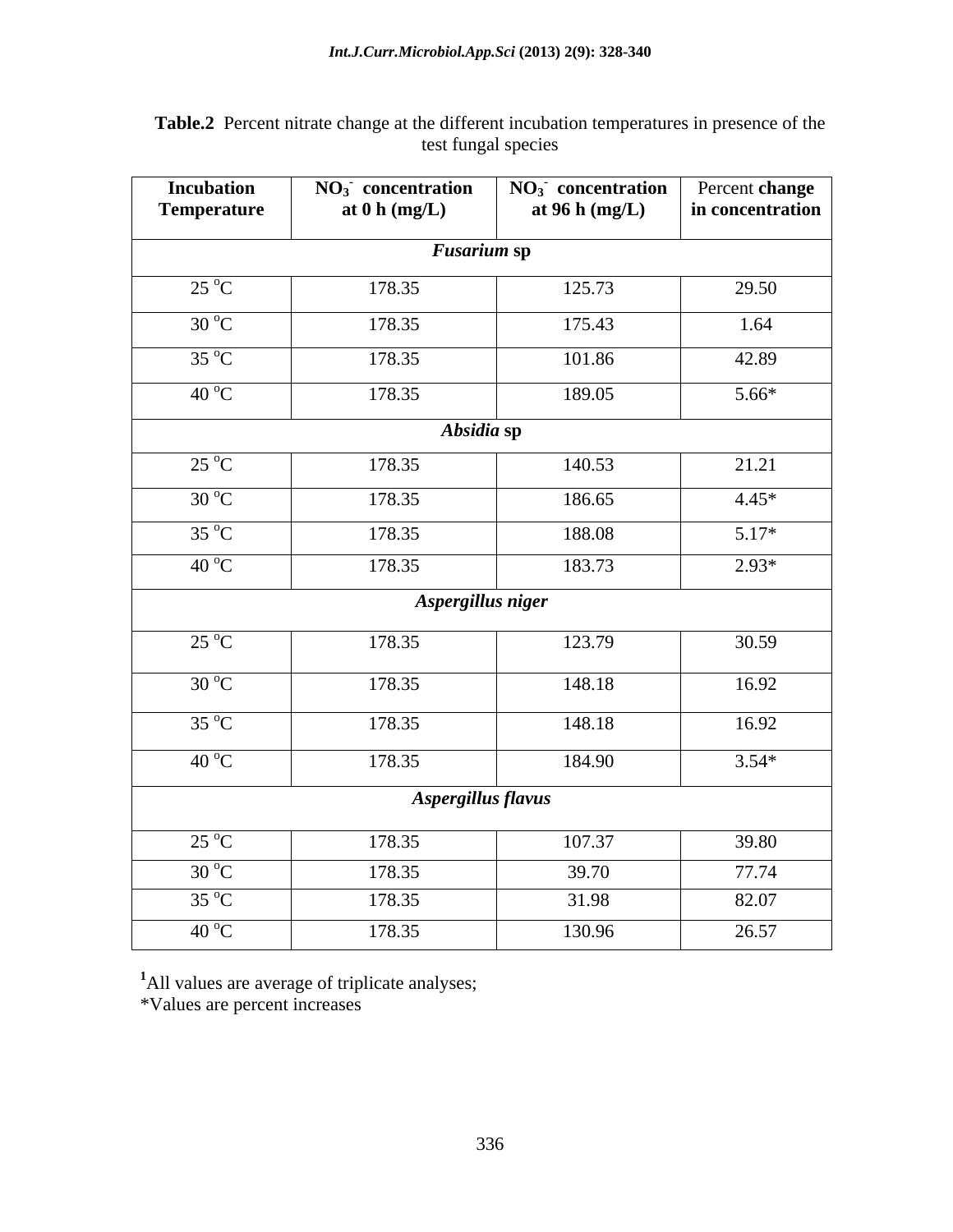| Temperature              | 0 <sub>h</sub> | 24 h                      | 48 h | 72 h | 96 h |
|--------------------------|----------------|---------------------------|------|------|------|
|                          |                | $\overline{F}$ usarium sp |      |      |      |
| $25\text{ °C}$           | 6.0            | 6.3                       | 6.3  | 6.4  | 6.5  |
| $30\,^{\circ}\mathrm{C}$ | 6.0            | 6.3                       | 6.3  | 6.4  | 6.5  |
| $35^{\circ}C$            | 6.0            | 6.1                       | 6.1  | 6.2  | 6.5  |
| 40 °C                    | 6.0            | 6.2                       | 6.2  | 6.3  | 6.5  |
|                          |                | Absidia sp                |      |      |      |
|                          |                |                           |      |      |      |
| $25\,^{\circ}\mathrm{C}$ | 6.0            | 6.3                       | 6.5  | 6.5  | 6.5  |
| $30^{\circ}$ C           | 6.0            | 6.1                       | 6.2  | 6.2  | 6.2  |
| $35\text{ °C}$           | 6.0            | 6.1                       | 6.2  | 6.2  | 6.2  |
| $40^{\circ}$ C           | 6.0            | 6.1                       | 6.2  | 6.2  | 6.2  |
|                          |                |                           |      |      |      |
|                          |                | Aspergillus niger         |      |      |      |
| $25^{\circ}$ C           | 6.0            | 6.3                       | 6.5  | 6.6  | 6.6  |
| $30^{\circ}C$            | 6.0            |                           | 6.1  |      | 6.3  |
| $35^{\circ}$ C           |                | 6.1                       |      | 6.2  |      |
| $40^{\circ}$ C           | 6.0            | 6.0                       | 6.3  | 6.3  | 6.4  |
|                          | 6.0            | 6.1                       | 6.1  | 6.1  | 6.1  |
|                          |                | Aspergillus flavus        |      |      |      |
| $25\text{ °C}$           | 6.0            | 6.3                       | 6.4  | 6.4  | 7.1  |
| $30^{\circ}$ C           |                |                           |      |      |      |
| $35^{\circ}C$            | 6.0            | 6.3                       | 6.2  | 7.0  | 6.6  |
|                          | 6.0            | 6.2                       | 6.3  | 6.9  | 6.4  |
| 40 °C                    | 6.0            | 6.1                       | 6.1  | 6.3  | 6.1  |

## **Table.3** Variation in the pH of the wastewater treated with fungi at the different temperatures

All values are average of triplicate analyses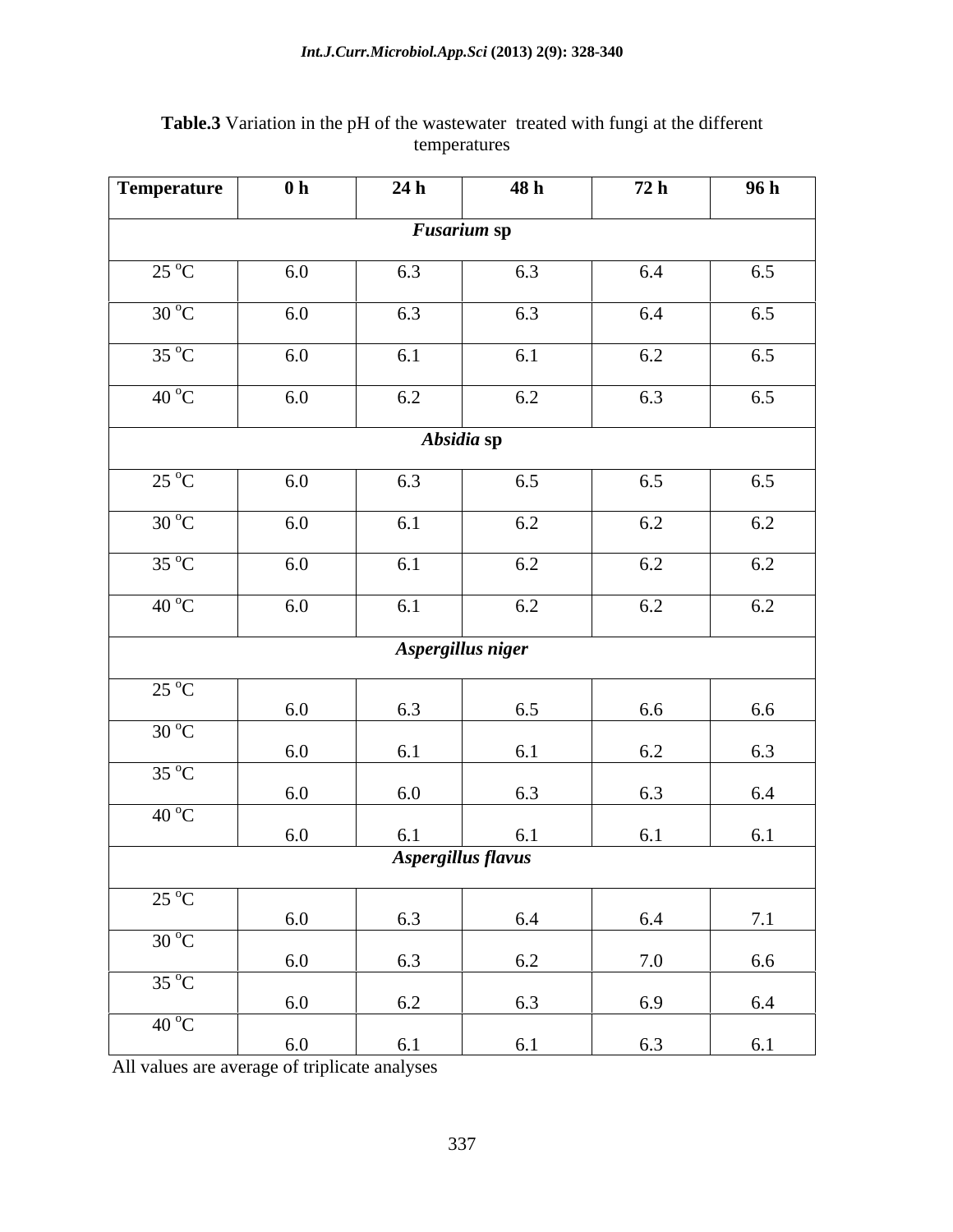For nitrate concentration in the presence of *Aspergillus flavus*, significant decreases were observed at 72h and 96h, with very high decreases observed at  $30^{\circ}$ C and  $35^{\circ}$ C. **Discussion**  $\rm ^{o}C$  and 35 $\rm ^{o}C$ . **Discussion** Theobserved decreases in phosphate concentrations at 72h and 96h were The present study revealed the optimum 107.37mg/L at  $25^{\circ}$ C, 39.70mg/L at  $30^{\circ}$ C, optimum temperature of  $25^{\circ}$ C was

When the wastewater was treated with (15-20 times) than heterotrophic 36.71% of the phosphate wasremoved at 40oC in the presence of the *Fusarium*  respectively (Table 1). denitrification reduced by 80 % (Baltic

With *Absidia* sp. and *Aspergillus niger*,<br>the highest nitrate removal of 21.21% and In this study all the isolates had significant 30.59% was observed at  $25^{\circ}$ C after initrate removal ability at the different 96hwhile about 42.89% and 82.07% of the temperatures, although the degree of nitrates were removed when the removal differed at varied temperatures. In wastewater was treated with *Fusarium* sp. most cases, bacteria have been reported as and *Aspergillus flavus* respectively at  $35^{\circ}\text{C}$  the commonest microorganisms involved

There were slight increases in the pH reported in biological nutrient removal values of the wastewater incubated at system will remove carbon, nitrogen and different temperatures with time. This phosphorus via the waste activated sludge trend was irrespective of the isolate used or the incubation temperature (Table 3). There was no significant difference In other reports, temperature has been between the pH values of the wastewater implicated as an important factor in

 $(p \le 0.05)$ neither were these values different when treated with the fungal isolates.

#### <sup>o</sup>C. **Discussion Discussion**

irrespective of the different incubation temperature range for phosphate removal temperatures. Following incubation, the in the presence of the fungal isolates to be nitrate levels in the wastewater were  $30^{\circ}$ C-40<sup>o</sup>C. For nitrate removal, the  $^{\circ}$ C, 39.70mg/L at 30 $^{\circ}$ C, optimum temperature of 25 $^{\circ}$ C was optimum temperature of 31.98mg/L at 35°C and 130.96mg/L at required by *Absidia* sp. and *Aspergillus*  $40^{\circ}$ C (Fig. 8). Generally, the nitrate levels *niger* and  $35^{\circ}$ C by *Fusariumsp.and* at  $30^{\circ}$ C and  $35^{\circ}$ C were observed to be Aspergillus *flavus*. It is indicated that in significantly lower than those of  $25^{\circ}$ C and biological nutrient removal systems, the  $40^{\circ}$ C (p $\leq$ 0.05). nitrification process is a rate limiting *Absidia* sp. and *Fusarium* sp. at  $25^{\circ}$ C, organisms and they work faster as about 1.66 and 14.01% of phosphate was released into the medium. After 96h, inhibited at temperatures above 30°C. The sp.while with *Absidia* sp, *Aspergillus niger*  on temperatures. Earlier reports have and *Aspergillus flavus* higher phosphate suggested that at low temperatures of removals of 35.75 %, 37.94 % and 42.65 between  $10$ -l2<sup>o</sup>C the rate of nitrification % were recorded at  $30^{\circ}$ C,  $40^{\circ}$ C and  $35^{\circ}$ C diminishes by 50 %, while that of The present study revealed the optimum optimum temperature of  $25^{\circ}$ C was  $^{\circ}$ C was oC by *Fusarium*sp.and procedure, with nitrifiers growing slower (15-20 times) than heterotrophic temperatures increase but become concentration of biological nutrientsin wastewater is known to depend very much between 10-l2°C the rate of nitrification denitrification reduced by 80 % (Baltic Marine Environment Protection, 1990).

(Table 2). in nutrient removal in wastewater. All the In this study all the isolates had significant microbes (bacteria, protozoa and fungi) or effluent (Grote, 2010).

at the different incubation temperatures determining the rate of nitrification,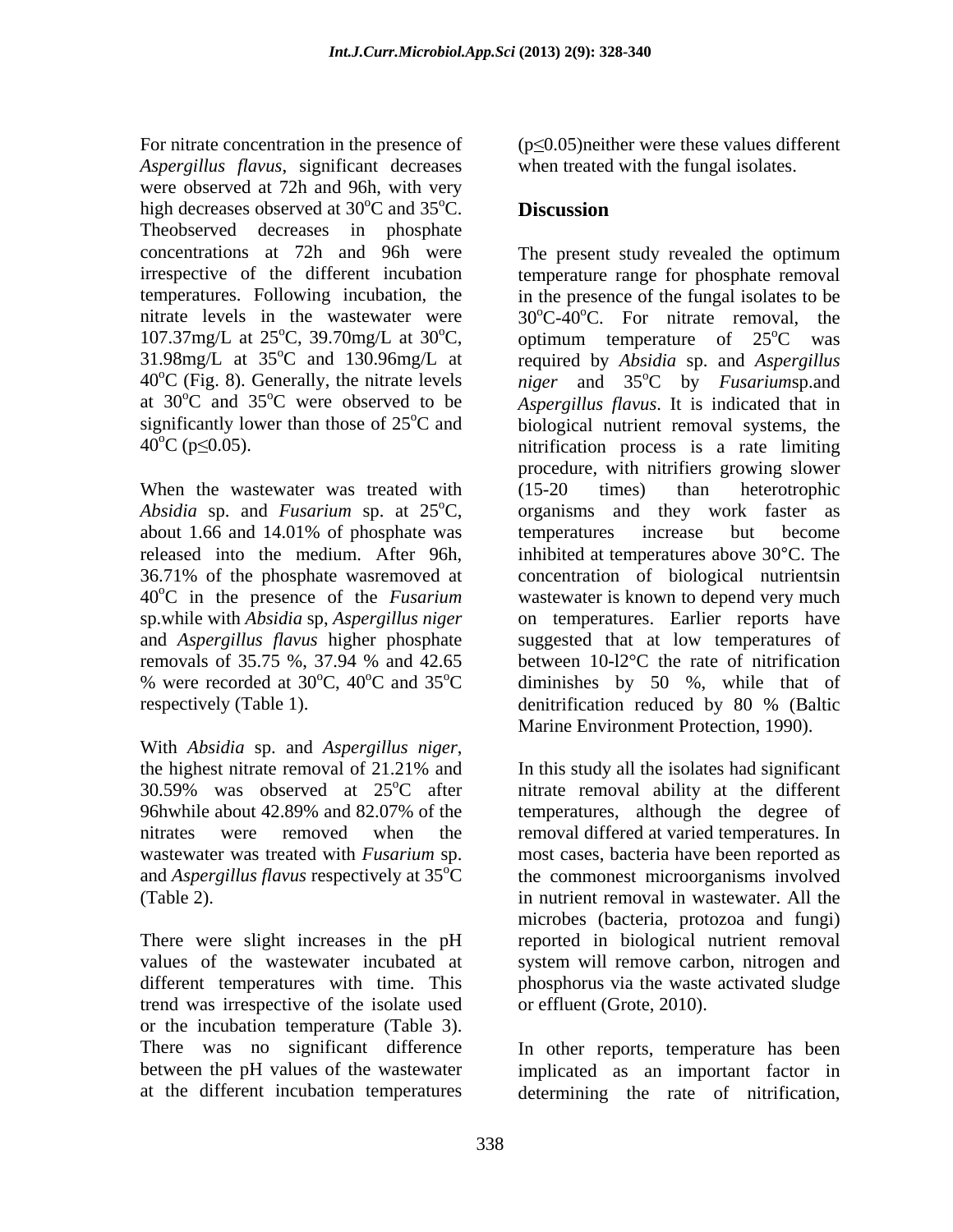although it is a factor that operators have little control over. Nitrifying organisms  $20^{\circ}$ C or possibly lower (Panswadet al., are indicated to be slower and less active  $2003$ ; Mulkerrinset al., 2004). are indicated to be slower and less active at lower temperatures, hence the rate of nitrification is said to decrease at reduced

At  $30^{\circ}$ C,  $35^{\circ}$ C and  $40^{\circ}$ C, the test isolates demonstrated both phosphate and nitrate to be  $35^{\circ}$ C for *Fusarium* sp. and removal abilities, although the extent of *Aspergillus niger*. For the *Aspergillus* nitrate removal was far higher. Simultaneous *flavus* and the *Absidia* sp., the optimum phosphate and nitrate removal by protozoa temperature for significant nitrate removal has been reported (Akporet *al.*, 2008). In anaerobic conditions, polyphosphate accumulating organisms are known to convert readily available organic matter to carbon compounds and use the energy generated through the breakdown of polyphosphate molecules to create was observed at 25<sup>o</sup>C but there were polyhydroxyalkanoates, which results in the release of phosphorus after breakdown that is taken up during subsequent aerobic conditions (Jeyanayagam,2005; EPA, 2009)

Although temperature is indicated to be a key parameter that affects the reaction performance and kinetics of biological nutrient removal systems, there are conflicting reports on its effects on enhanced biological nutrient removal systems (Erdal *et al*., 2003; Thongchai *et al*., 2003). Mamais and Jenkins (1992) have indicated that the optimum operating temperature for enhanced nutrient removal The authors will wish to thank the is likely to range from  $28^{\circ}$ C to  $33^{\circ}$ C. It is however argued that the optimum providing the laboratory facilities for this temperature for growth may not work.In addition, the authors also wish to necessarily be the same for nutrient acknowledge the Department of removal (Saito *et al.,* 2004). In some Microbiology, Ekiti State University, Ado studies, biological phosphate removal efficiency was indicated to improve at temperatures of  $20^{\circ}$ C to 37<sup>o</sup>C. Some other <sup>o</sup>C to 37<sup>o</sup>C. Some other <sup>o</sup>C. Some other studies have indicated better phosphorus References removal at lower temperatures of  $5^{\circ}$ C - $\rm ^{o}C$  -15<sup>o</sup>C. Some reports have indicated that polyphosphate accumulating organisms are found to be lower-range mesophiles or

perhaps psychrophiles at predominantly 20<sup>o</sup>C or possibly lower (Panswad*et al.*, 2003; Mulkerrins*et al.*, 2004).

temperatures (Klebs, 2005). species have varying optimum temperature  $^{\circ}$ C, 35 $^{\circ}$ C and 40 $^{\circ}$ C, the test isolates temperature for nitrate removal was found This study showed that the different fungal for nutrient removal. The optimum oC for *Fusarium* sp. and was found to be  $25^{\circ}$ C.

> All the isolates used for the investigation showed significant nitrate removal ability at all the incubation temperatures. In the case of phosphate, no remarkable removal  $\rm ^{o}C$  but there were increases in the phosphate concentration in the presence of the isolates. In addition, the study revealed only slight increases in the pH values during the period of incubation, a trend that was observed irrespective of the test isolates used or the incubation temperature. However, this study has provided valuable insight to the effect of temperature on the nutrient removal abilities of the fungal isolates.

# **Acknowledgements**

<sup>o</sup>C to 33<sup>o</sup>C. It is management of Landmark University for providing the laboratory facilities for this acknowledge the Department of Ekiti, Ekiti State, Nigeria for providing us with the fungal isolates.

## **References**

Akpor, O.B., M.N.B. Momba and Okonkwo, J. 2007. Phosphate and nitrate removal by selected wastewater protozoa isolates. Pakistan. J. Biol. Sci.10(22): 4008-4014